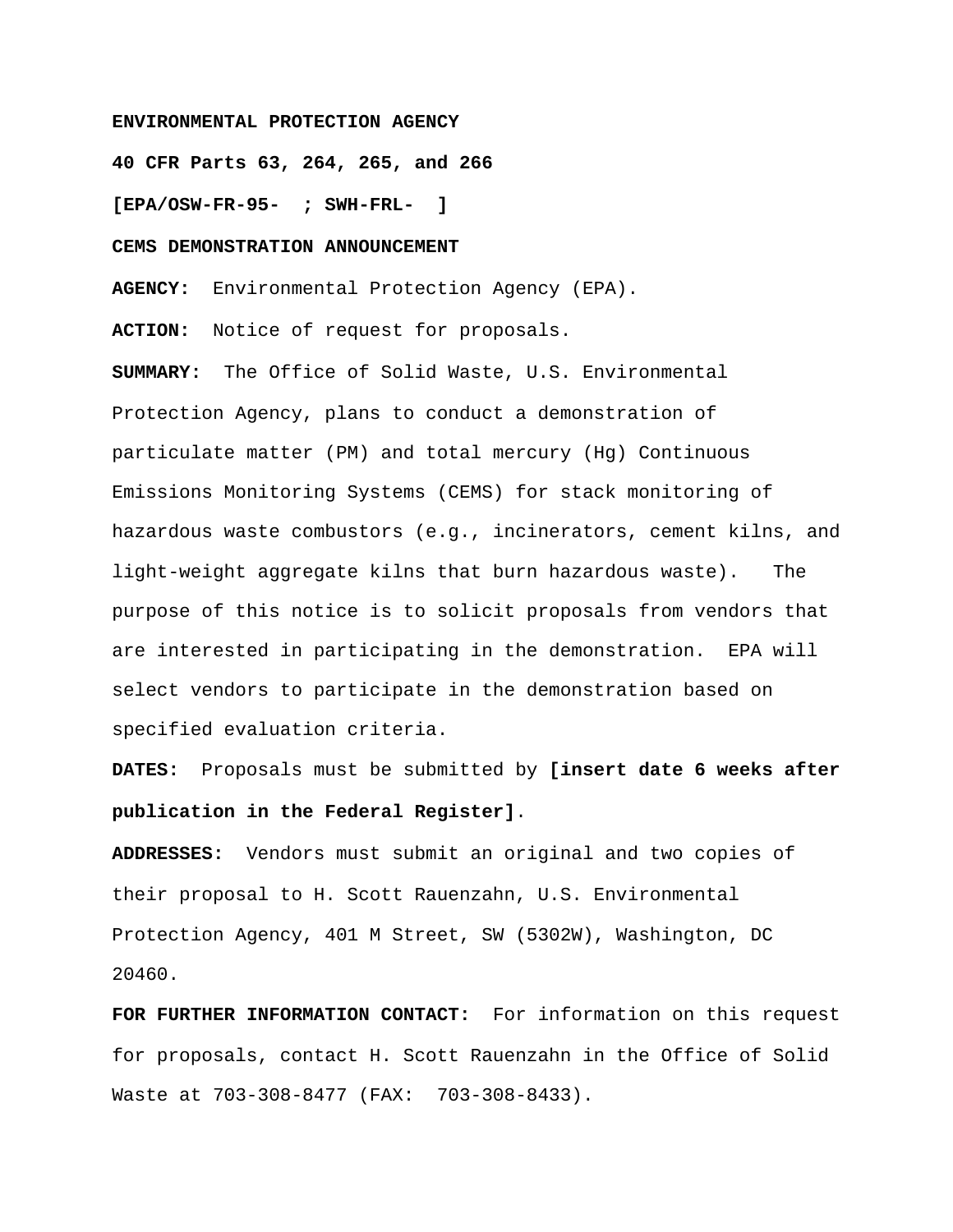**SUPPLEMENTARY INFORMATION:** EPA plans to conduct a demonstration to determine whether PM and total Hg CEMS are sufficiently developed for use to document compliance with emission standards for hazardous waste combustors. The demonstration has two phases: (1) demonstration of ability to comply with the Agency's draft performance specifications; and (2) demonstration of long term endurance over a period of six months to one year.

### **I. CEMS Performance Specifications**

The Agency's draft performance specifications contain requirements for: a one-week test period for calibration and zero drift; relative accuracy assessment against EPA manual reference methods; a calibration error check (if applicable); an interference test (if applicable); and demonstration to the EPA that other requirements, such as response time and data recorder scale, are met. The draft specifications are available on EPA's Technology Transfer Network (TTN). The files are PM PS.ZIP for PM and HG\_PS.ZIP for Hg. They can be found in the Emission Measurement Technical Information (EMTIC) bulletin board's "Continuous Emissions Monitoring" area.

The dial-in number for the TTN BBS is (919) 541-5742. That number can accommodate 14.4k kbps. Settings are 8 (Data), No parity, 1 (Stop), and Full duplex. The BBS can be reached on the internet via TELNET at "ttnbbs.rtpnc.epa.gov". The system is off-line Mondays from 8 am until 12 noon ET. For help using the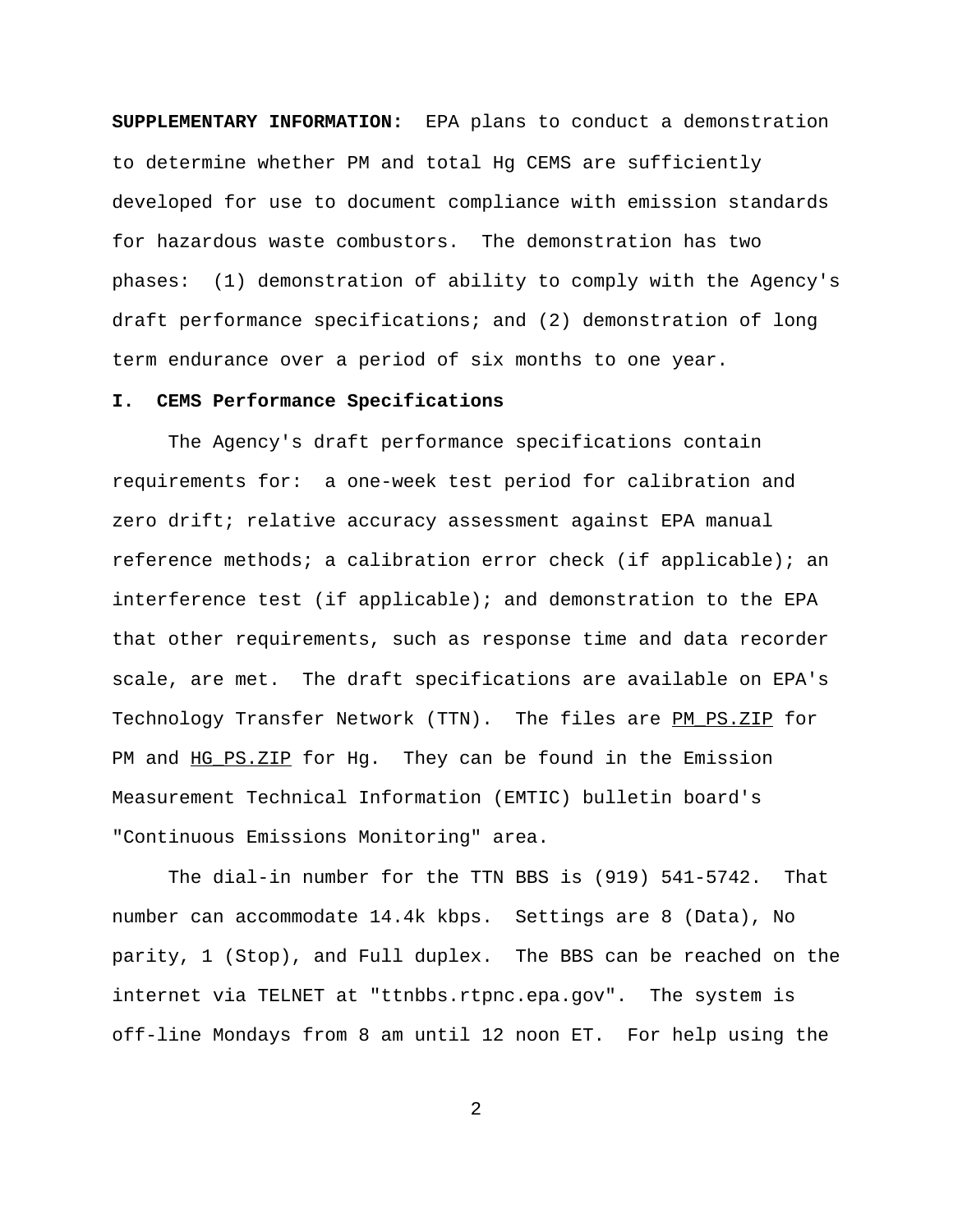BBS, dial (919) 541-5384.

In addition, the draft performance specifications are available in the EPA RCRA Docket, Docket number F-95-RCSP-FFFFF. The docket is located at U.S. Environmental Protection Agency, Crystal Gateway, First Floor, 1235 Jefferson Davis Highway, Arlington, Virginia. The RCRA Docket is open from 9 a.m. to 4 p.m. Monday through Friday, except for Federal holidays. The public must make an appointment to review docket materials by calling 703-603-9230. The public may copy a maximum of 100 pages from any document at no cost. Additional copies cost \$0.15 per page.

# **II. Description of the Demonstration**

EPA seeks vendors to participate in the demonstration that will supply, install, and operate the CEMS at no charge to the government. The Agency will select participants based on their proposals according to the selection criteria discussed below. The test site(s) will be selected by EPA. EPA will also provide site coordination and oversight, and will conduct the manual method reference measurements.

The vendors will conduct the demonstration under EPA oversight, and will provide to EPA at no charge and before removing the CEMS from the test site all data and information on the design of the CEMS and its operation and maintenance during the demonstration. EPA will present the results of the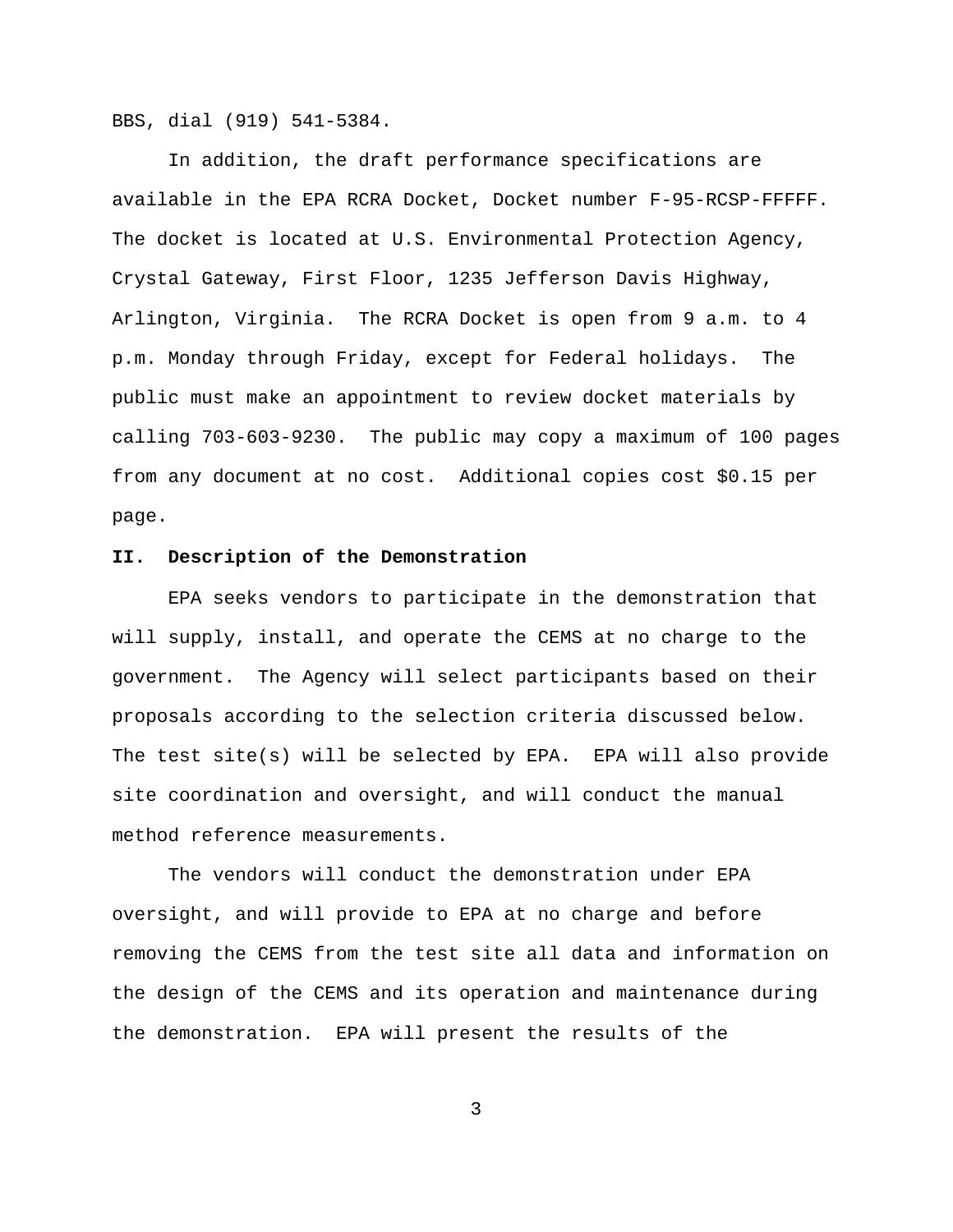demonstration in a report.

At least one CEMS of each type (PM and total Hg) that participates in the demonstration will be selected for a long term (e.g., 6-12 month) endurance test.

The testing is scheduled to start in May 1996.

### **III. Vendor Proposals**

Proposals should contain the following: a detailed description of the design, operation, and maintenance of the CEMS; the performance specifications of the device (including calibration and zero drift, detection limits, range, and accuracy); a detailed description of the calibration procedure(s) and standards; vendor generated test data pertinent to CEMS performance and calibration; field data demonstrating performance; a description of how the vendor will meet the responsibilities of supplying, installing, and operating the CEMS; and a statement that the vendor accepts the conditions of the program as presented in this notice.

EPA will select vendors for participation in the demonstration using the criteria presented below. Vendors selected after a preliminary selection must submit a sitespecific installation plan based on site-specific information that the Agency will provide. This plan should include details such as: (1) the strategy to be used for handling the problem of liquid aerosol if the site uses a low temperature, wet air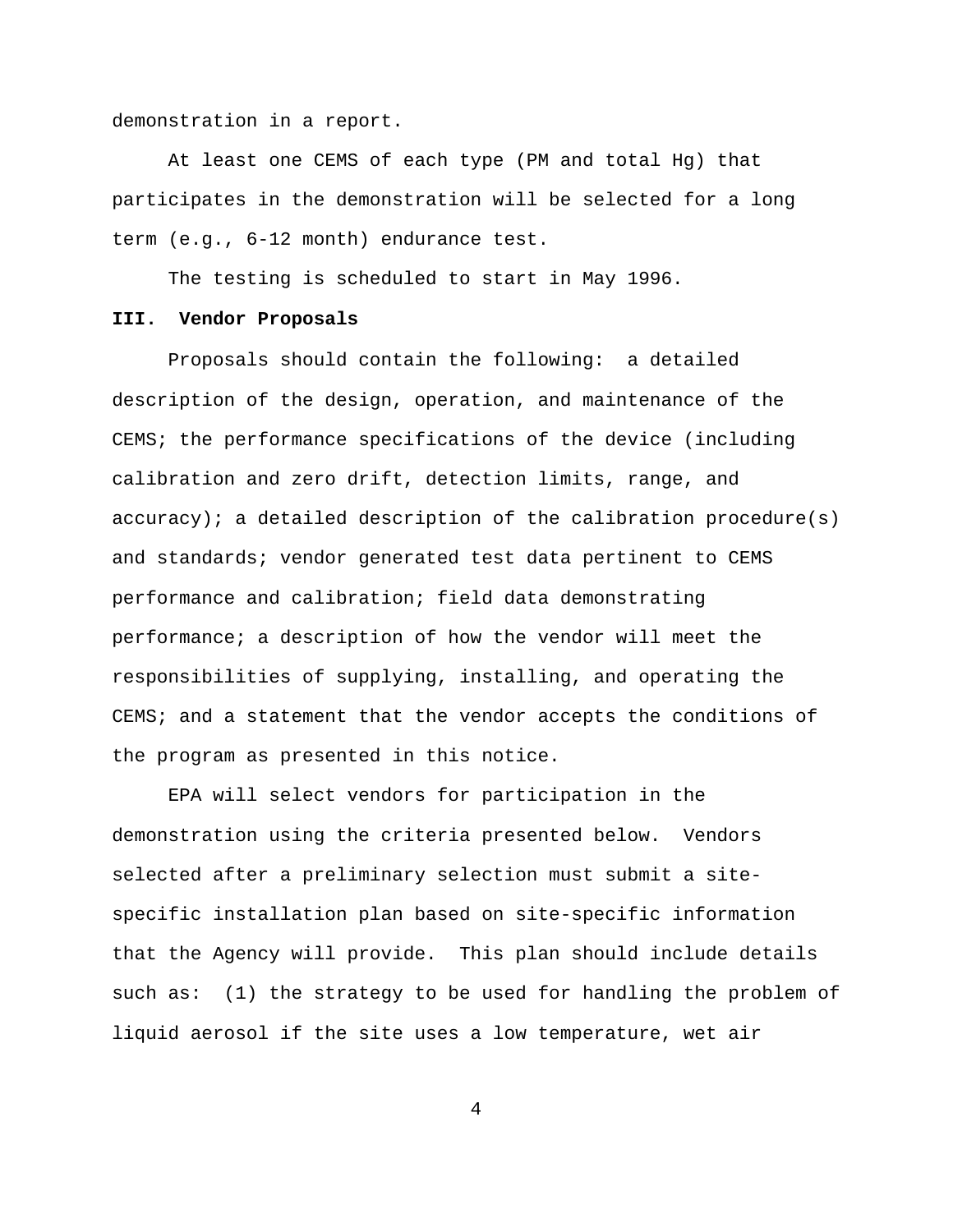pollution control system; or (2) how adequate purge air and temperature would be maintained to prevent fouling of the optics or optical access, if applicable. In other words, the sitespecific installation plan should describe all measures that would be taken to ensure compliance with the performance specifications if the site itself bought the CEMS.

EPA will review the site-specific installation plans and make a final selection of participants.

## **IV. Selection Criteria**

EPA will use the following selection criteria as guidelines for choosing CEMSs to participate in the demonstration and endurance tests. Each CEMS will be scored on a scale of 1 to 10 on each criterion (10 being the best score), and a total score calculated using the weighting factors indicated in brackets. Starting from the highest scoring CEMS and working down, as many CEMSs will be selected for participation as possible commensurate with the resources available and the capacity of the test site to accommodate additional CEMSs.

A prerequesite for consideration is that a CEMS must be able to monitor PM or Hg continuously and record measurements over the specified averaging periods. For this effort, EPA defines a CEMS as sampling the stack gas continuously and making measurements every 15 seconds. One minute block averages are calculated by averaging the four previous 15-second readings. Rolling averages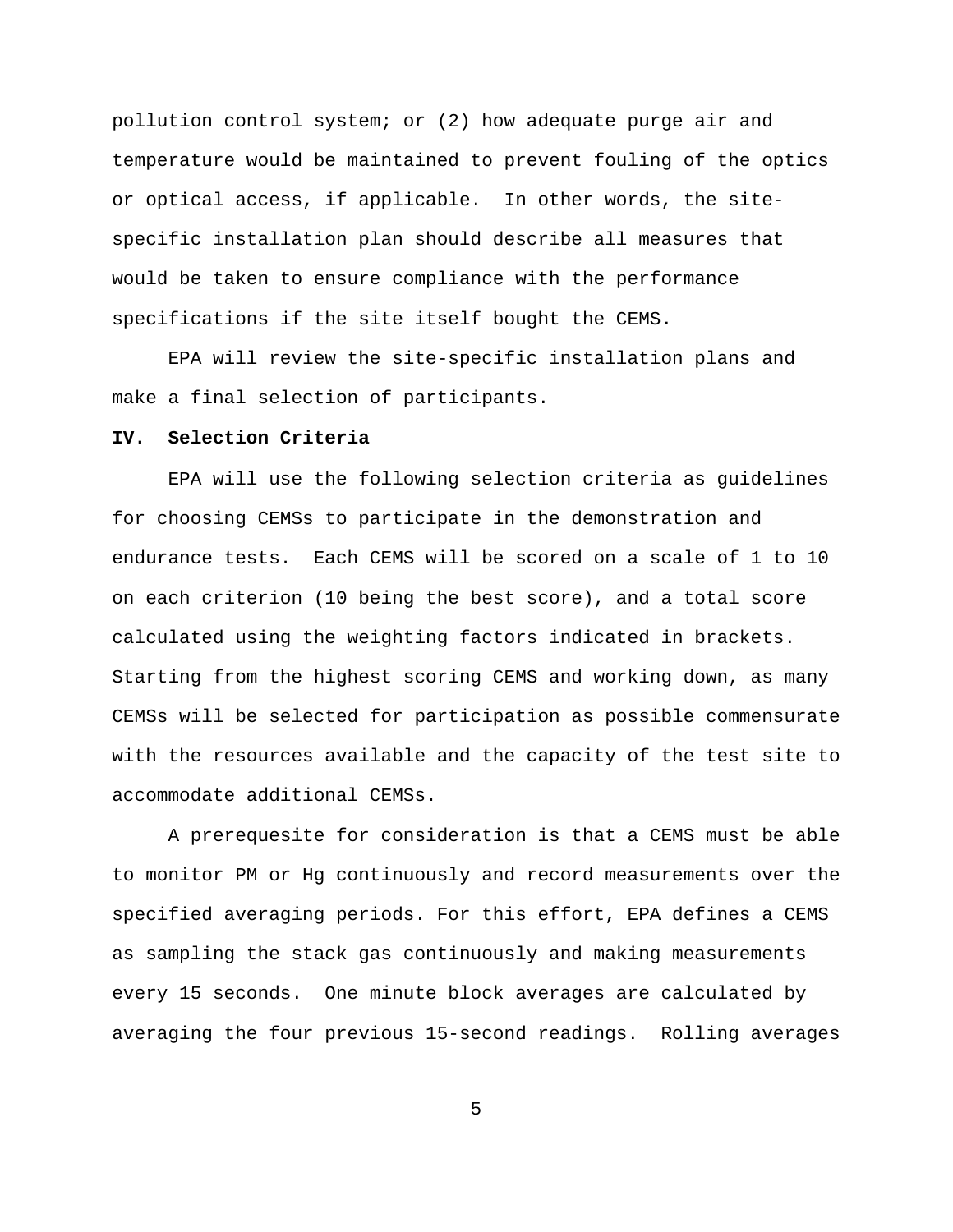are then calculated every minute using all one-minute averages obtained during the averaging period. The averaging periods are 10-minute, one-hour (60 minutes), and 2-hours (120 minutes) for PM, and 10 hours (600 minutes) for Hg. Only CEMSs that have a data availability factor of at least  $90\$ <sup>1</sup> will be considered, unless no CEMSs can perform at that level.

*Phase I: Selection Criteria for the Demonstration Test*

- 1) *Commercial Availability*. The CEMS should be commercially available as documented by product literature, a list of installation locations, and references. A CEMS that has been installed and successfully field demonstrated to meet performance specifications similar to those referenced here at more than 100 stacks will receive the highest score. One that is available as a prototype only, with no firm commercialization plans in place that would lead to availability within the year, will receive the lowest score. [**25%**]
- 2) *Vendor Support*. The CEMS should be provided, installed, and operated by the vendor at no charge to the government. It is expected that the vendor will have personnel on-site to run the CEMS, carry out CD and ZD checks if needed, perform the CE check (if applicable), monitor CEMS performance

 $1$  Since a source would not allowed to burn hazardous waste if the CEMS is not measuring and recording data, the CEMS must have a high data availability factor.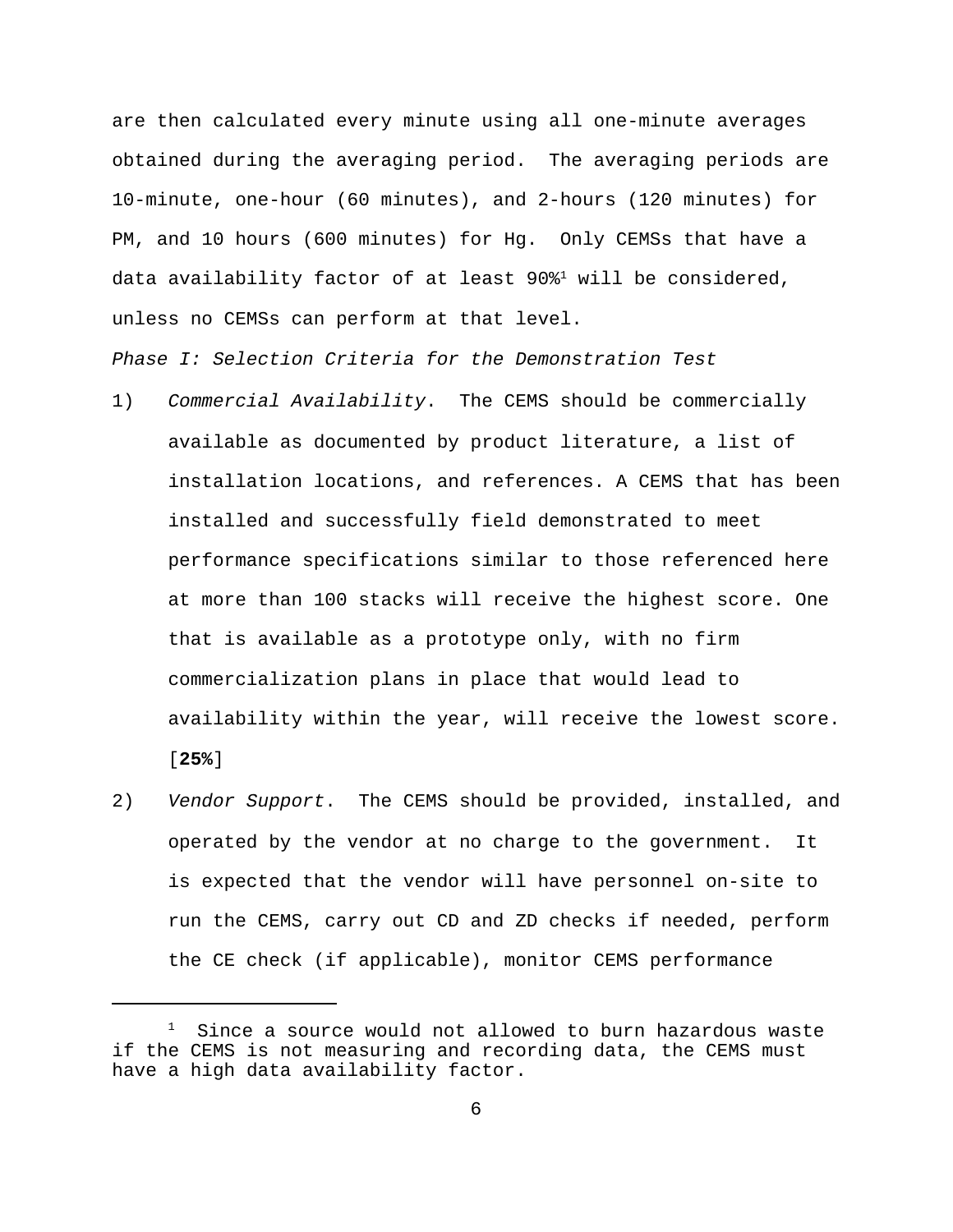during RA testing, and provide any trouble shooting or maintenance that may be required. It is also expected that all data will be recorded and copies provided to EPA at the test site and at no charge: CD and ZD checks (if automatic adjustments are made the CD or ZD before adjustment or the amount of adjustment must be recorded), CE tests, RA tests, and interference checks. Willingness to guarantee all of the above will receive the highest score, none of the above the lowest score. [**25%**]

3) *Potential for CEMS to Meet Performance Specifications*. Documentation supplied by the vendor in the proposal should provide an indication that the CEMS can be expected to: (1) meet the performance specifications for CD, ZD, CE, RA, interferences, recorder scale, and response time; and (2) meet detection limits of less than 7.0 mg/dscm for PM and 5.0 µg/dscm for Hg. Recorder scale (and span) should be greater than or equal to 210 mg/dscm and 1400 µg/dscm respectively for PM and Hg. The response time, the time interval between the start of a step change in the system input and the time when the data recorder displays 95 percent of the final stable value, should not exceed 2 minutes. Ability to meet all of the specifications will receive the highest score, ability to meet none of the specifications will receive the lowest score. [**35%**]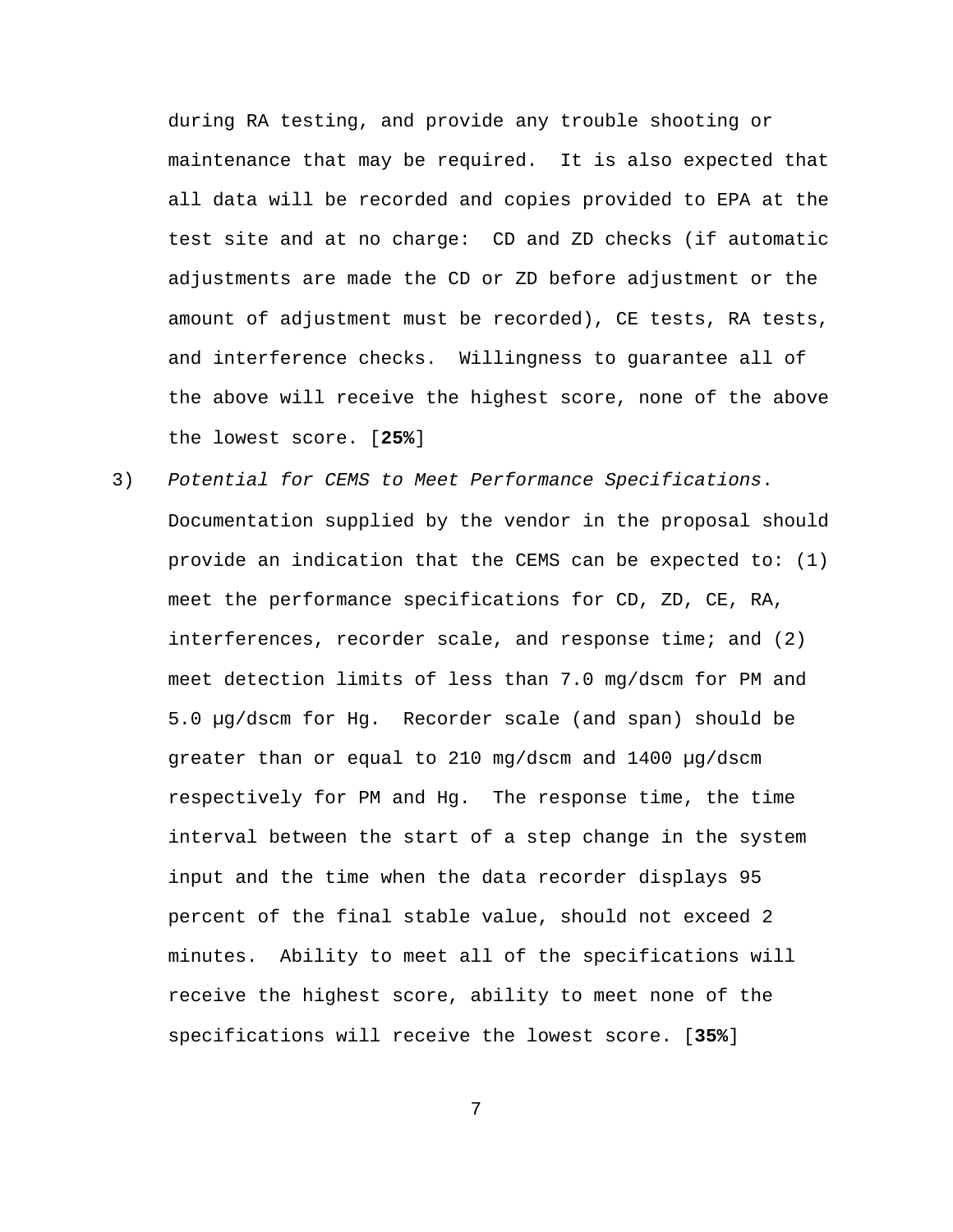- 4) *Other Performance Requirements*. The CEMS design (as evaluated from information supplied in the proposal pertaining to a description of the CEMS and measurement principle and/or supplied test data) should be appropriate relative to the requirements of the performance specification and the application to monitoring stack emissions from hazardous waste combustors (i.e., hazardous waste incinerators and hazardous waste burning cement and light-weight aggregate kilns). For PM CEMSs, this means:
	- a) The CEMS should be maximally sensitive to PM in the 0.1 to 10 µ size range; and
	- b) The CEMS should not be sensitive to liquid water aerosol.

For Hg CEMS this means:

- a) The CEMS vendor must have demonstrated, at a minimum, the ability of the CEMS to detect vapor phase Hg, Hg on PM, and  $HgCl<sub>2</sub>$  and report the sum of these concentrations as total Hg; and
- b) No interferences (see performance specification).

[**15%**]

*Modifications to Installation Plan.* Vendors that the Agency selects based on the criteria discussed above for participation in the demonstration test must submit an installation plan. The proposed installation described in the plan must be appropriate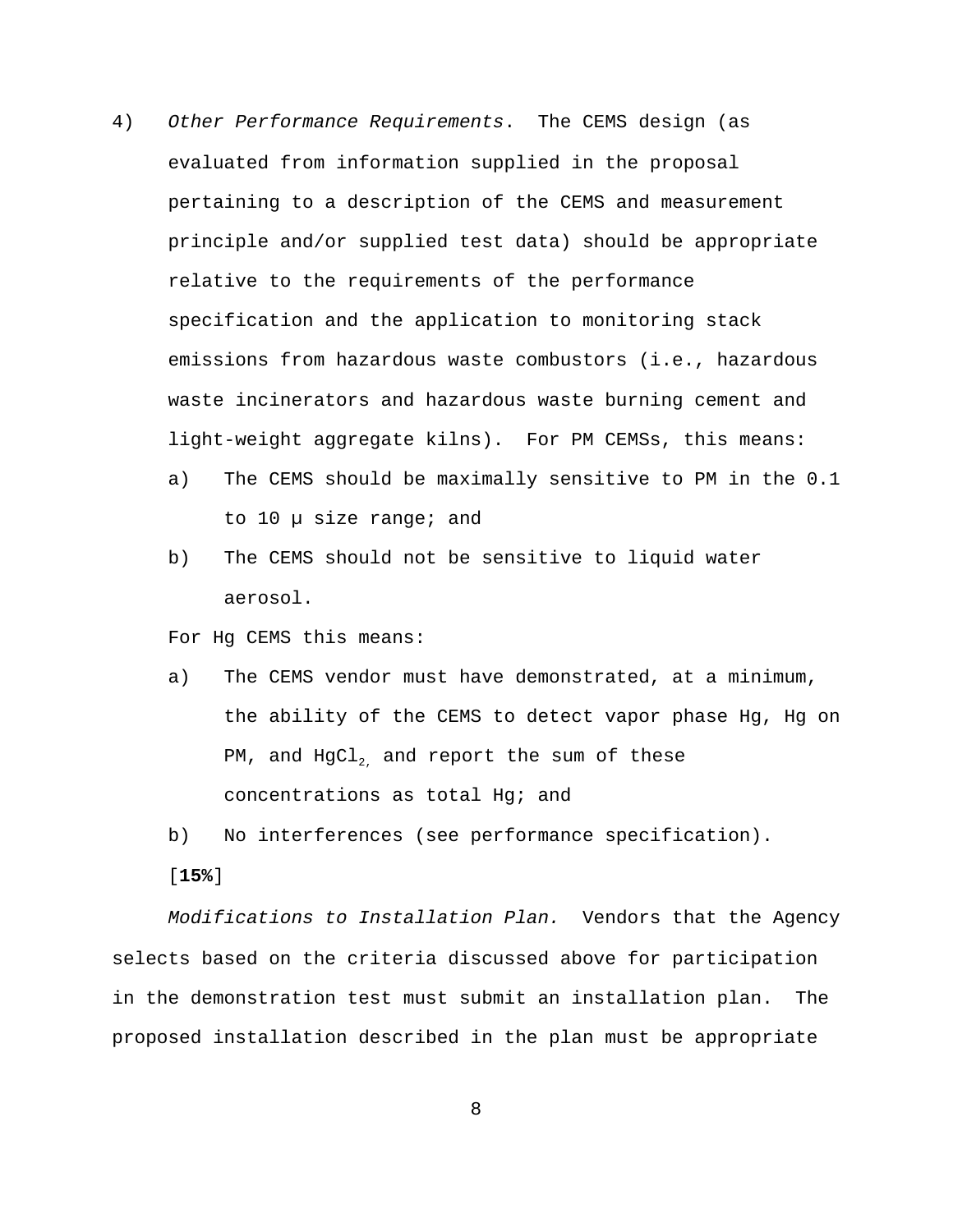relative to the requirements of the performance specification and the application to monitoring stack emissions from the hazardous waste combustor that the Agency specifies. In particular, factors such as flue gas conditions (whether it is a saturated low temperature stream, for example) and purge requirements (flow rate and temperature to ensure that optics and access are not fouled) must be taken into account in the installation plan. If EPA determines that the proposed installation plan is not appropriate, the vendor may be required to revise the plan. If the vendor is unwilling to make the necessary changes, the CEMS may be dropped from the test program.

*Phase II: Selection Criteria for the Endurance Test*

The Agency will select CEMSs for participation in the longterm endurance test based on: (1) performance of the CEMS during the demonstration test in terms of ability to meet the performance specifications![**75%**]; and (2) mainteoance requiremenus based!on vendor information and experience gained during the demonstration test [**25%**].

## **V. Disclaimer**

Neither acceptance by EPA for participation in this demonstration nor successful completion of the demonstration shall guarantee that EPA or any other federal agency or government entity shall accept any instrument, or related procedure or technology, or any portion thereof, for the purpose